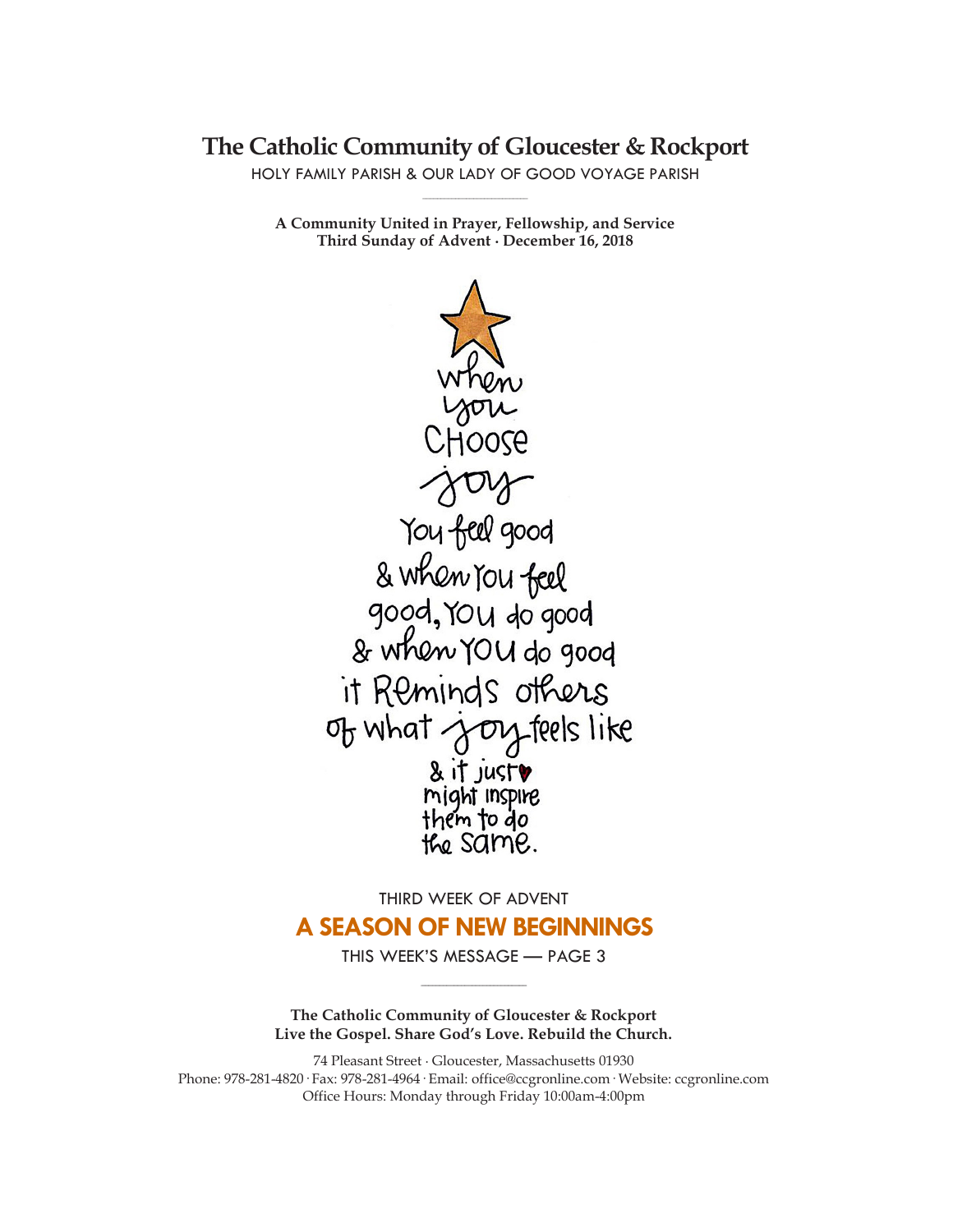**The Catholic Community of Gloucester & Rockport** HOLY FAMILY PARISH & OUR LADY OF GOOD VOYAGE PARISH

*We joyfully invite you and your family to join us for the celebration of Holy Mass in celebration of the Nativity of Our Lord Jesus Christ at Christmas!*

 $\_$ 

# **CHRISTMAS EVE SUNDAY, DECEMBER 24TH**

SAINT ANN CHURCH 4:00PM

OUR LADY OF GOOD VOYAGE CHURCH 6:00PM & MIDNIGHT

\_\_\_\_\_\_\_\_\_\_\_\_\_\_\_\_\_\_\_\_\_\_\_\_\_\_\_\_\_\_

**CHRISTMAS DAY MONDAY, DECEMBER 25TH**

> SAINT ANN CHURCH 8:15AM

SAINT JOACHIM CHURCH 10:00AM

OUR LADY OF GOOD VOYAGE CHURCH 11:45AM

**PLEASE JOIN US! ALL ARE INVITED! ALL ARE WELCOME! PEACE & BLESSINGS TO ALL FOR A MERRY CHRISTMAS!**

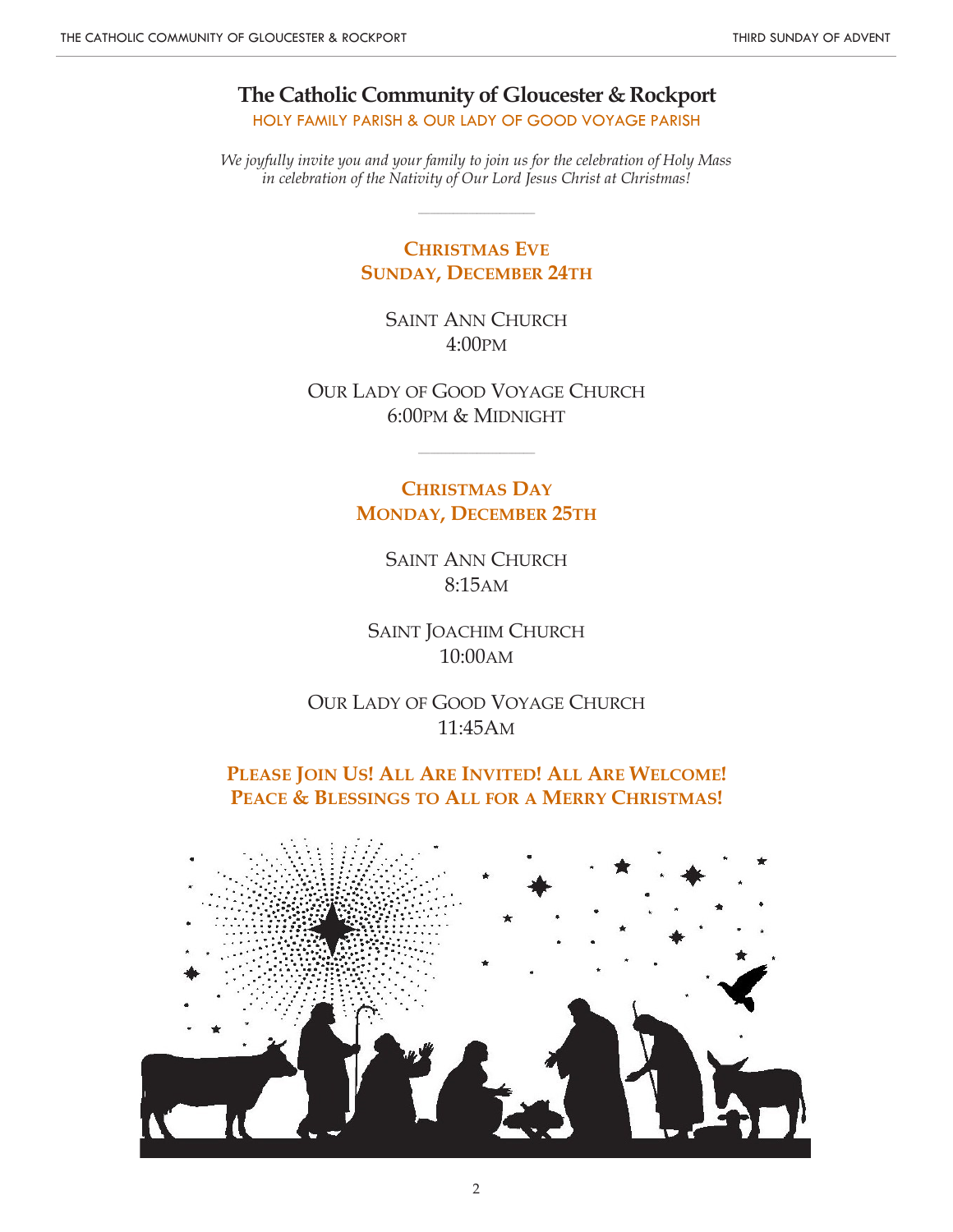## **THIS WEEK'S MESSAGE \_\_\_\_\_\_\_\_\_\_\_\_\_\_\_\_\_\_\_\_\_**

# **A Season of New Beginnings**

## **BY CLIFF GARVEY**

Saint Francis of Assisi once said: "Let us begin again for until now we have done nothing." He said this during a time of turmoil in the growing community of followers who had been transformed by his message of humility, simplicity, and service. Saint Francis means that we are never as good or as faithful as we think we are. He also means that every day is a new day for us as individual disciples and fellow parishioners; a new day to rediscover God's grace and to be changed by it; and a new day to be renewed by God's friendship, love, and mercy. Every day is a new day to grow closer to Jesus through prayer, fellowship, and service; a new day to embark on the journey of faith, with all of its ups and downs, joys and pains, consolations and disappointments; and a new day to make a difference in the lives of others by living the Gospel, sharing God's love, and rebuilding our wounded Church. So, let us begin again.

A conversion can be defined as any turn or change from faithlessness to faith, from sinfulness to repentance, and from laxity to fervency in our personal relationships with the Risen Lord. If we have faith, then we have taken the first step toward conversion. And if we have a conscience, then we know that we are all sinners who are called to pray for forgiveness. But what about the last step? What about our personal relationships with Christ Jesus? Is coming to Mass a chore? Part of life's weekly routine? Is volunteering with a parish ministry a social endeavor? Just to get out of the house? Is our relationship with God and the Church born of guilt or habit? Deep in our hearts, we know the answers to these questions. So, let us begin again.

Pope Francis once said: "In your relationship with the Lord, if you do not feel that he loves you tenderly, then you are missing something. You still have not understood grace; you have not yet accepted the gift of grace which is his tender love." I certainly struggle with this part of my spiritual life. If you do, too, then how do we grow closer to the Lord? It is not always easy. There are no simple answers. But we can remind ourselves that Advent and Christmas come every year to remind us that it is time to begin again. It is time to begin again the work of conversion. It is time to wake up, to ignite the fires of faith, and to grow closer to the Father, the Son, and the Holy Spirit. Advent and Christmas come to remind us that Christ comes into our lives; he reaches out to us during every minute of every day; he longs to embrace, enfold, and envelop us in his endless love, mercy, and friendship; and he offers this embrace to every single one of us no matter who we are or what we have done in our lives. So, let us begin again!

But what about our loved ones who do not know the Lord? What about our friends who have left the Church? What about those who have lost their way? How do we share the joy of our faith with them? How do we share the joy of our conversion with them? Well, we don't. Ultimately, God does that. But we can help. We can help by not judging them. We can help by not being angry with them. We can help by not making them feel guilty. We can invite them to join us. And if they don't come along, then we can still pray for them — for hearts that are open to God's loving embrace. Several years ago, Pope Francis said: "A Christmas without light is not Christmas. Let there be light in our souls and light in our hearts. Let there be forgiveness for others, which is light; let there be no hostility, which is darkness. Let there only be the beautiful light of Jesus." As Christmas fast approaches, let this be our hope, our joy, and our prayer for ourselves, for our families and friends, for our parishes, and for everyone we meet along the way. Now more than ever, let us begin again!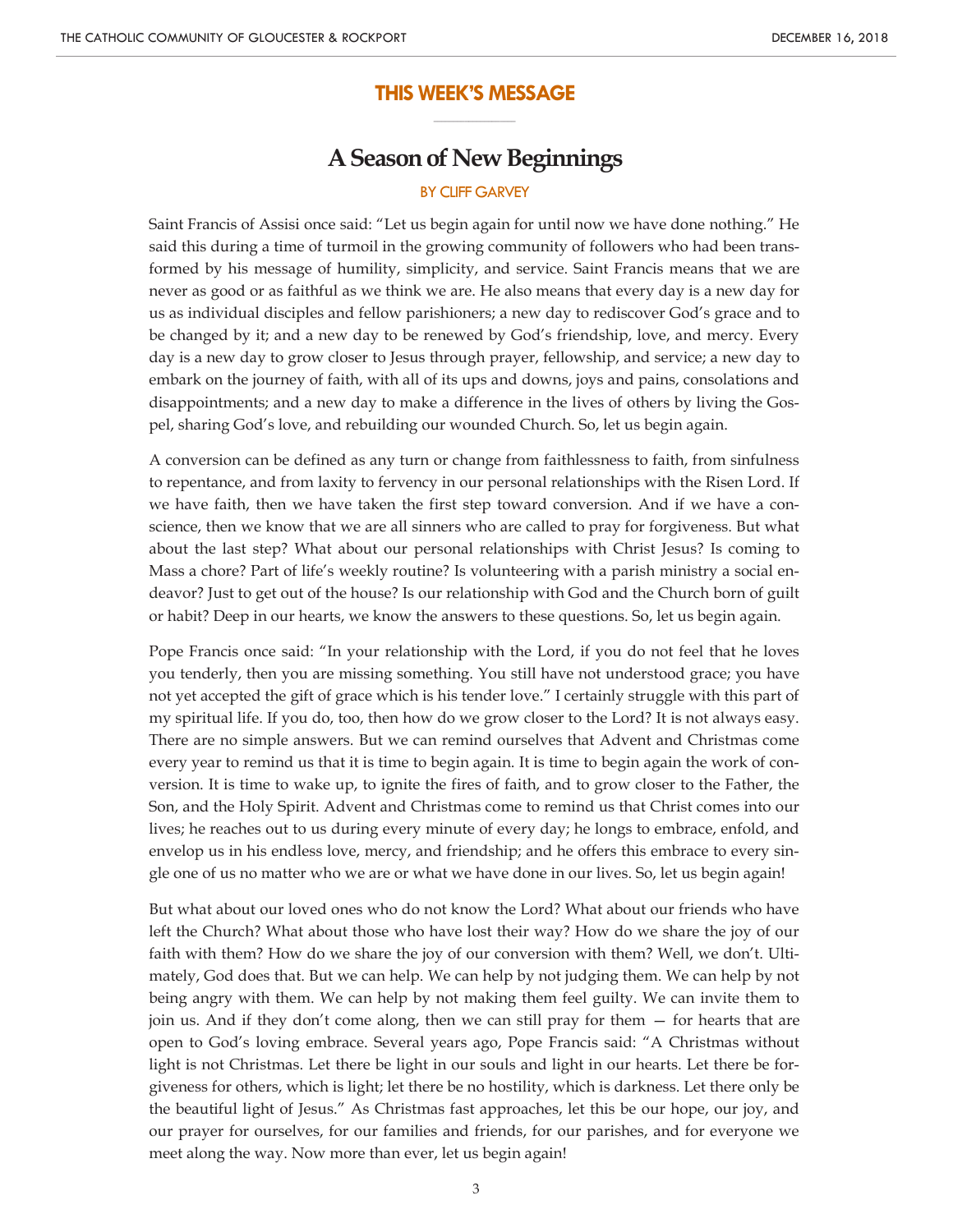#### **SHARING GOD'S LOVE \_\_\_\_\_\_\_\_\_\_\_\_\_\_\_\_\_\_\_\_**



# PASTOR'S NOTE **WELCOME SHEILA MCCARTHY!** ASSOCIATE MINISTER & ARCHIVIST

As you all know, this has been a difficult year for our pastoral team. Last December, just before Christmas, Deacon Ray Wellbank passed away. And then last June, Deacon Dan Dunn also passed away. Their sudden deaths broke the hearts of our parish families and were especially hard for me and for the dedicated members of our pastoral team. In addition, the losses of two beloved and respected deacons in one year prompted us to think deeply on how we would continue to serve our parishioners in the best possible ways.

In this spirit, after a long period of grieving, prayer, and consultation with fellow parishioners and pastoral team members, I am now very pleased to announce that Sheila McCarthy has joined our pastoral team as Associate Minister & Archivist. In this capacity, Sheila will coordinate and schedule all weddings and child baptisms at both Holy Family Parish and Our Lady of Good Voyage Parish, meet with couples before their marriages, and maintain our sacramental records.

Sheila is a native of Waltham, raised her children in Woburn, and moved to Gloucester in 2006. Recently retired from the Visiting Nurses Association, Sheila has also served on the Holy Family Parish Finance Council. She is also a dancer, avid student of Gloucester history, and a fervent fan of both the Red Sox and Patriots. As a single parent since her two children were ages four and six, Sheila believes that they (along with her four beautiful grandchildren) are her greatest accomplishment in life.

Sheila's personal and professional background make her ideally suited to work with parish families who are preparing for the Sacraments of Marriage and Baptism. On behalf of the Catholic Community of Gloucester & Rockport, it is my joy to welcome Sheila McCarthy to our pastoral team! If you have questions or need more information about scheduling a baptism (for a child) or wedding, please contact Sheila at smccarthy@ccgronline.com or 978-281-4820. Thank you! Peace and blessings to all! Merry Christmas! — Father Jim

#### **MORE NEWS & INFORMATION ONLINE!**

Join us: ccgronline.com!

#### **PRAYER, FELLOWSHIP, AND SERVICE \_\_\_\_\_\_\_\_\_\_\_\_\_\_\_\_\_\_\_\_**

# **SPECIAL EVENT** *for* **FAMILIES ANNUAL CHRISTMAS PAGEANT Saturday, January 5th at 4:00pm**

Every year, the Catholic Church celebrates the Season of Christmas from December 25th through the Feast of the Baptism of the Lord on January 13th. During Christmastime, we commemorate the Nativity of Our Lord Jesus Christ; the choir of angels praising God in heaven; the call of the shepherds, and the adoration of the Magi with their gifts of gold, frankincense, and myrrh.

As part of the Catholic Community of Gloucester & Rockport's celebration of the Christmas Season, we invite children from Holy Family Parish and Our Lady of Good Voyage Parish to participate in our Youth Christmas Pageant on Saturday, January 5th at 4:00pm in Saint Ann Church. This dramatization of the Nativity of the Lord depends on the participation of young angels and shepherds, along with those interested in playing the role of the Magi and the Holy Family.

If your child, grandchild, or godchild would like to participate in this wonderful holiday tradition, please contact Betsy Works at bworks@ccgronline.com; or Sue Demetri at sdemetri2000@yahoo.com. Betsy and Sue can also be reached by phone at 978-281-4820. Please join us! All are invited! All are welcome!

### **YOUTH CHOIR & MUSIC MINISTRY Tuesday Afternoons at 5:00pm**

As parishes across the country reimagine their youth faith formation programs, it is important to remember that all children and teenagers are invited to fully participate in the life of our parishes as altar servers, volunteers, participants in our Christmas Pageant, or as members of our Youth Choir and Music Ministry. These programs are formative opportunities for children of all ages to gather in prayer, learn about the teachings and traditions of the Catholic Church, make new friends, and live their faith in a spirit of prayer, fellowship, and service.

The Catholic Community of Gloucester & Rockport's Youth Choir & Music Ministry meets for fellowship and rehearsal every Tuesday at 5:00pm in Saint Ann Church. The youth choir, along with an ensemble of talented young instrumentalists, performs every weekend. Our youth music ministry is a great way to learn about music, make new friends, and participate in the life of our parish communities! New members ranging in age from elementary school through high school are welcome to join us! For more information, please contact Patty Natti at 978-281-4820 or pnatti@comcast.net. Please join us! All are invited! All are welcome!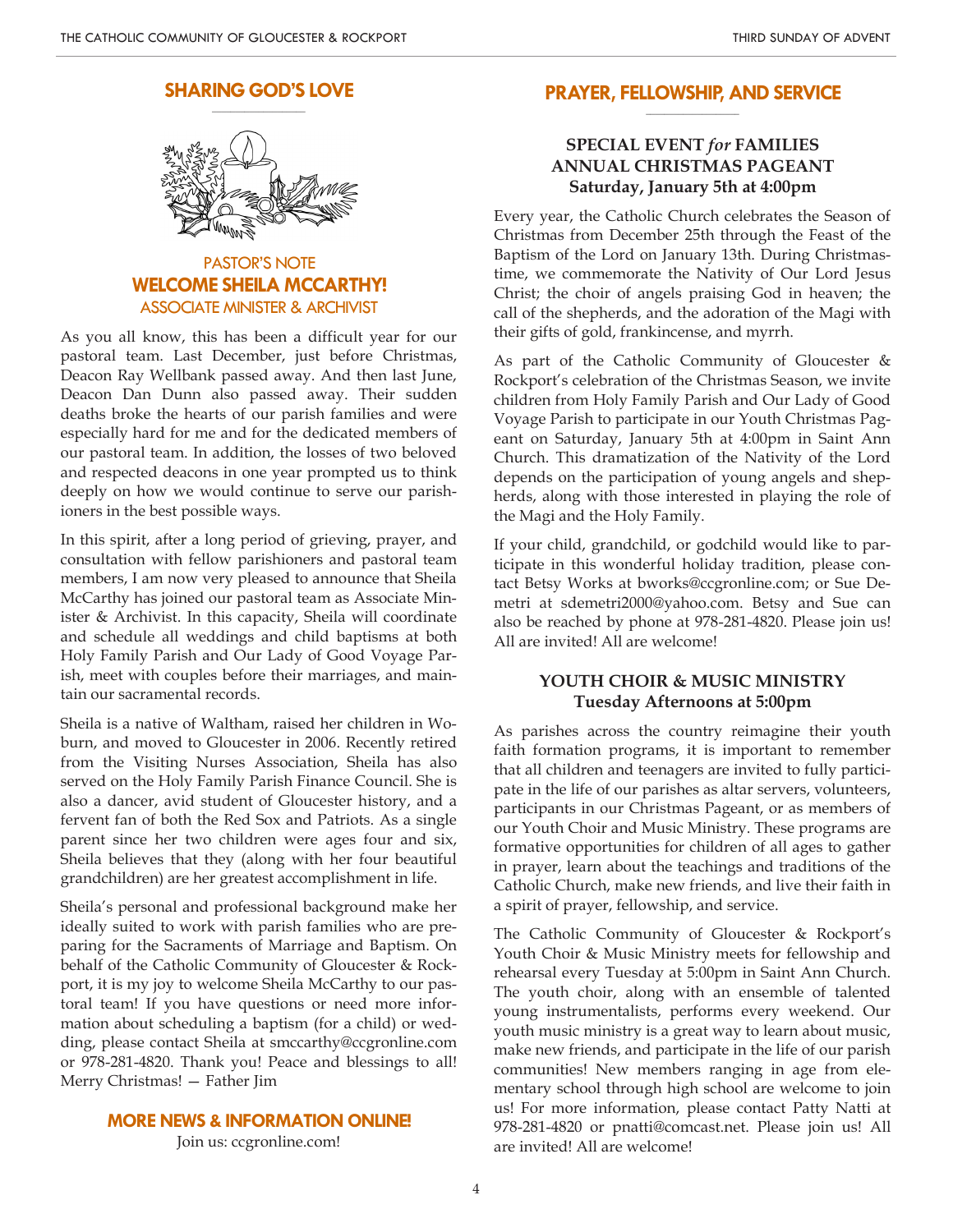#### **PRAYER, FELLOWSHIP, AND SERVICE \_\_\_\_\_\_\_\_\_\_\_\_\_\_\_\_\_\_\_\_**

# **SAINT VINCENT DE PAUL SOCIETY New Members Always Welcome!**

The Saint Vincent de Paul Society is an international organization dedicated to responding to any request from any person or family in need. Here on Cape Ann, we work from Holy Family Parish and Our Lady of Good Voyage Parish to serve the poor and needy. Our Clothes Closet is open on Saturdays from 10:00am until 1:00pm. And our Food Pantry is stocked with non-perishable foods. Donation baskets are located at the entrances of our churches. The Food Pantry needs these items:

> Assorted Canned Soups Beef Stew· Chef Boyardee Canned Tuna· Chicken & Tuna Helper Chips, Cookies, Crackers, and Snacks Instant Mashed Potatoes Pancake Mix & Syrup Pasta & Sauce· Ramen Noodles· Rice-a-Roni Peanut Butter & Jelly

Donation envelopes are located at the entrances of our churches. Donations can be placed in the offertory basket or mailed to us. Checks should be made payable to the Saint Vincent de Paul Society. Meetings are held on the second Wednesday of each month at 4:00pm in Our Lady's Hall. The Saint Vincent de Paul Society warmly welcomes new members and volunteers! For more information, please contact Harry Miller at 978-281-2701 or Barbara Frontiero at Barbara.Frontiero@gortons.com. If you or your family needs our assistance, please contact us at 978-281-8672. Thank you for your generous support!

## **THE LEGION OF MARY Wednesdays Afternoons at 4:00pm**

Each week, members of the Legion of Mary from both Holy Family Parish and Our Lady of Good Voyage Parish reach out to our sick, aged, disabled, and homebound fellow parishioners. They visit these friends and neighbors in the homes and apartments, hospitals, and nursing homes. They pray together, offer companionship and conversation, and share God's love and mercy with those who are so often lonely and forgotten.

Every Wednesday at 4:00pm, the Legion of Mary meets in our parish office (located at 74 Pleasant Street in Gloucester) to pray the Rosary, share their faith experiences, and participate in a period of formation under the guidance of their spiritual directors. For more information about the Legion of Mary and its good work in our parish communities, please contact Sue Demetri at 978-281-4820 or sdemetri2000@yahoo.com. Please join us! All are invited! New members are always welcome!

#### **REBUILDING THE CHURCH \_\_\_\_\_\_\_\_\_\_\_\_\_\_\_\_\_\_\_\_**



# OUR MONTHLY MINI-RETREAT **SATURDAY MORNING** with **SAINT FRANCIS** SATURDAY, DECEMBER 22ND AT 8:00AM

Founded in 2007 by Father Jim and Cliff Garvey after their first pilgrimage to Assisi and Rome, the Assisi Project is a Fellowship of Franciscans in Spirit with friends and followers in the United States, Canada, Africa, and Europe. Our mission is to help adults of all ages more faithfully live the Gospel of Christ and grow closer to the God's Holy Church through the inspiration and intercession of Saint Francis and Saint Clare of Assisi.

The Assisi Project usually meets on the last Saturday of every month in Saint Ann Church for Mass, formation, fellowship, and faith sharing. Our next "Saturday Morning with Saint Francis" is scheduled for December 22nd beginning at 8:00am. Please note the change in our schedule! This month, we will continue our study of the Franciscan Saints and we will try to answer the vexing question: "Who in the world is Jacopane of Todi?" All parishioners and friends of the Catholic Community of Gloucester & Rockport are invited to join us!

Members of our fellowship all around the world, who range in age from 16 to 93, also pray for those who ask for our prayers. If you would like to join us or if you would like us to pray for your special intention, please contact Cliff at 978-281-4820 or cgarvey@ccgronline.com. Saint Francis of Assisi, pray for us! Saint Clare of Assisi, pray for us! Our Lady of Angels, pray for us! Please join us! All are invited! All are welcome! May the Lord give you peace during the upcoming Christmas Season!

# **PASTOR'S NOTE WINTER WEATHER CANCELLATIONS Join us: ccgronline.com!**

For the latest information about weather related cancellations during the winter months in the Catholic Community of Gloucester & Rockport, please visit our website at ccgronline.com. Announcements will also be made on WBZ1030-AM and cbsboston.com. All parishioners should note that if public schools are closed on a particular weekday due to inclement weather, then our daily Mass and all adult and youth faith formation programs will be cancelled on that day, too. Peace and blessings to all for a safe winter season! — Father Jim